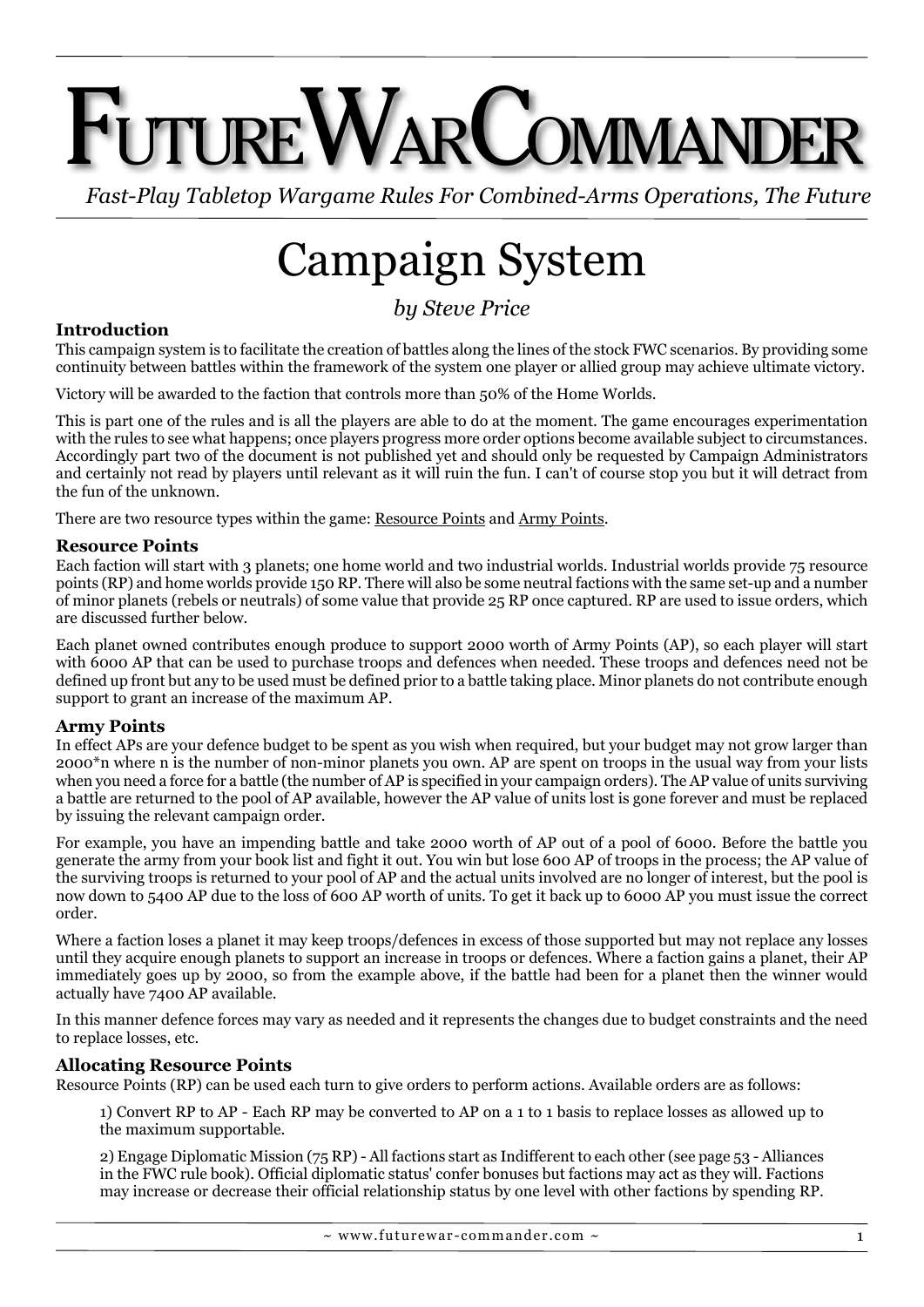#### Future War Commander Campaign System

There are two further extremes of Diplomatic Status; "You're my best mate, I really love you." and "Right, that's it!" Both levels will additionally give +1 CV for initial deployment in any battle where you are either supporting an ally or fighting against an enemy respectively. Conversely it will be -1 CV if the reverse applies, i.e.: troops will be unwilling to fight against friends or with deadly enemies. The factors are cumulative. There are other benefits that may be derived but until you change stance you will not know.

3) Attack (100 RP) - Send a force of no more than 4500 AP to take another planet. If more than one faction attacks the same planet they all sort it out themselves unless officially allies and certainly if enemies. Empty planets generate encounter scenarios if two factions attack the same planet, occupied planets generate standard attack/defence scenarios.

4) Support Ally (60 RP)- Maintain a small force of troops (max 1500 AP) ready to rush to an ally's aid if they are engaged in any battle. The troops will always arrive by mobile deployment from turn 2 onwards for major battles or as per the scenario in other cases. You must specify which ally and it's one order for one ally.

5) Maintain Defensive Force (40 RP) -Allocate any AP to protect one of your planets. Undefended planets will automatically lose any battle where an attack order is in play. A defend order entitles the defender to use all the AP allocated to that planet to defend with. A maximum of 3000 AP may be used to defend a planet.

6) Sabotage (40 RP) - Allocate AP to raid a planet and destroy a planet's production facilities. Each production facility destroyed will equate to a % loss of the planet's RP for the next two campaign turns whilst the facility is rebuilt - irrespective of who owns it; so a later attack that captures the planet may not get immediate use of the facilities. This is the Search & Destroy scenario in the book but the defender will only have access to a portion of their defending force equal to 50% of the attacking force, up to a maximum of those allocated to defend the planet. This reflects troops being kept on standby and kept in reserve to defend against planetary attacks rather than over-reacting to a raid.

7) Steal Technology (80 RP) - Allocate AP to steal technology from another faction. This will generate a scenario similar to the Evacuation scenario in the rules; this will be subject to the nature of the battle but in general your force is assumed to have captured the technology and must now get it to the pick-up point. A successful raid will grant you a weapons technology upgrade of a kind that the defender has but you do not. The greater the success the greater the chance of getting the upgrade you want. Apply the upgrade cost as normal when generating armies.

8) Apply upgrade (50 RP) - Re-configure your production process and training methods to enable a unit to receive one upgrade that you already own or have stolen, be that a weapon tech or an attribute upgrade as per the rules., e.g.: make your Smart Missiles AA capable.

9) Bank Resources (10% of AP banked) - Store resources for the long winter nights. Stored RP may be spent in subsequent turns.

Each faction is assumed to have the technology for space travel and have enough to transport troops as required. The science involved effectively negates large battles between ships in space since in simple terms space is folded around the ships and they are inserted in to the new location as desired. It also negates the need for orbital defences since they can easily be bypassed and maintaining a planet-wide defence would be prohibitive. Orbital strikes are actually just high atmosphere bombing runs.

Planets will be connected via gateways or wormholes and not all planets will be linked to all other planets. Loss of the home world results in a faction having to move their home world to either an industrial planet or another home world they captured. If they have no suitable candidate then their position is eradicated and their race obliterated.

As well as small minor neutral planets there are some neutral systems that may or may not become involved at any point. Minor neutrals may have some form of rebel defence force.

#### **Army Selection**

To start with, armies may only be generated as per the vanilla lists in the book, so only those weapon upgrades mentioned are allowed. You may issue orders to enable other upgrades to a unit, these upgrades are only allowed if another unit has that weapon attribute, or you stole the technology, i.e.: you may only upgrade weapons to AA capable if you can have AA in the first place and have given the order to enable this for a unit type. Bunkers may only have the weapon types you possess in your list or gain through orders.

Only lists from the FWC Battlegroup's Online database are allowed. Bug lists are not an allowable faction though - these are a reserved faction.

Random events may also occur that could affect the campaign in some way.

If you are unable to issue orders for a turn well then that's tough. FUBAR, SNAFU and all that.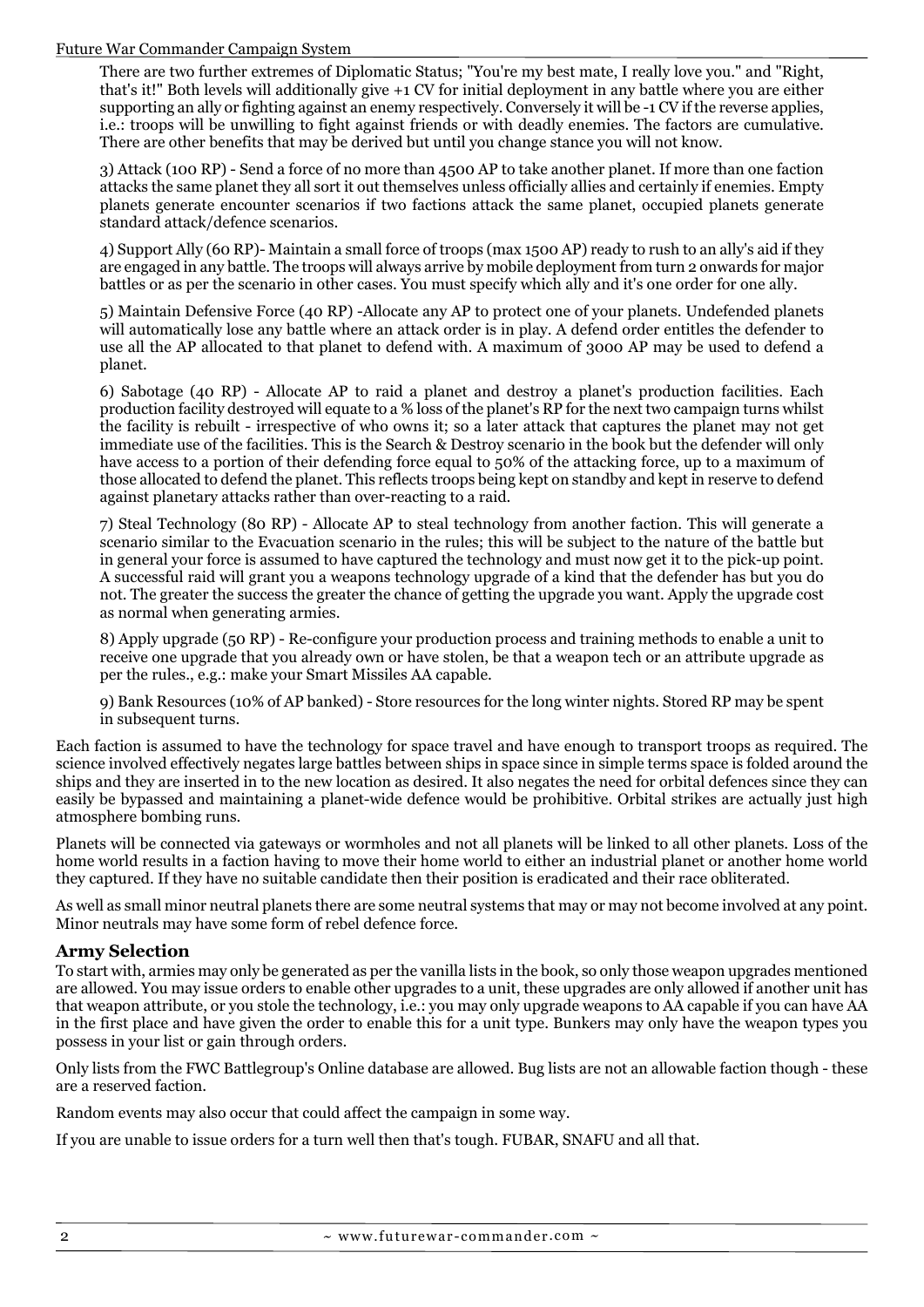#### **Battles**

If you are unable to play a battle either a proxy battle of any sort may be played for you if you arrange it, with points lost being decided on a pro-rata basis. If not, then you lose as your troops blink out of existence in a small yet bright flash of light.

If a battle times out, then a decision will be made based upon the nature of the battle and the forces involved and lost by either side.

Where battles occur, the defender sets up the terrain. There are three sorts of battle. Steal Tech (Relocation), Sabotage (Surgical Strike) and Attack (Capture the planet or Encounter). All are on 6ft by 4ft table unless you prefer to use a different size of table.To enable a battle to be played so that all parties have a chance to derive some enjoyment rather than just pack up their toys and go home, the following rules are now in effect.

Players will get a Master Order sheet and each turn be expected to return a set of orders. These will be processed and any battles to be played will be advised to those concerned. Any relevant news will be disseminated and a new order sheet returned for the next turn's orders.

#### **General**

Any used assets, i.e.: orbital strikes, ambushes and preliminary bombardments, are recoverable after a battle. They do not count as lost, so they are a cheap way to trash the enemy. They may only be used if the scenario permits it in the FWC rule book or stated here.

Off-table artillery is available to all factions for all battle types. It may only be destroyed through counter-battery fire and the AP spent if the artillery is destroyed are non-recoverable.

Any defences that are destroyed, i.e.: AT guns on bunkers, are lost and count towards overall loss of AP. Important safety tip, bunkers may be destroyed in the surgical strike scenario even if they do not count as an installation!!

Defences may only be used if the scenario permits it in the FWC rule book or stated here.

I've revised the terrain rules slightly so it is one BUA per 1000 AP defending or part thereof. BUA no bigger than a standard-sized mouse mat.

Note the table top counts as flat open ground, any template/feature placed is subject to movement rules. At least half the table should have flat good going (even if a plateau) without a template. So a table of Marsh is out, but a 49.9% of Marsh is allowed. Any installation must be accessible at some point to all movement types. So your R&D facility cannot be underwater, on an island in a lake, floating above ground, in a mountain, invisible, out of phase, ethereal or the FWC equivalent of Brigadoon. It may be on an island in a lake with a road access and bridge.

Attempts to spike a game with cheesy terrain will have consequences.

There are no weather effects.

#### **Steal Tech Orders**

This is the Relocation scenario, but reversed. Instead, the 'invader' is deemed to have captured the tech and must get it off planet whilst the 'defender' must stop them - the terms 'invader' and 'defender' can be confusing as they are the opposite to the book scenario. Both sides have equal points up to what you have available as per your orders. As per the scenario you need a 'ground' transport space per 250 AP of invader. So you will need ground transport. Spaces must be allocated on paper before the battle to the relevant transport, spaces so allocated are not available for other use, i.e.: you can't have infantry taking up the same space. The scenario clearly says ground transport, this means no dropping into reserves through stealth, teleporting or other nefarious attempts to avoid having the units on table. Victory Points, VPs, will be gained 1 per 250 AP allocated transport space' exited from the table by the 'invader' and 1 per space destroyed by the 'defender'. In this case the person stealing the tech has first move.

Example: The Marines Corps raid the Grey Aliens with 1000 AP. I need 4 allocated ground transport spaces in addition to any I need to carry infantry. So I take 4 \* IFV Unit (M1 'Big Mama' Assault Vehicle), each has 2 spaces so I allocate 1 each per IFV for the scenario, the other space per IFV will hold my infantry.

To successfully steal the tech you need to get 50% of the specially allocated transport spaces off table.

Only the raider knows which transport holds the special allocated spaces, but the raidee may check after that the raider wrote it all down correctly and has not made a mistake :-)

Grav are considered ground; aircraft are not.

No defences are allowed and the only available assets are for ambushes.

#### **Sabotage Orders**

Installations for sabotage, aka Surgical Strike, are based on the attackers force size, so 1 per attacking 1000 AP or part there of. In a difference to the published scenario we determined the defender should get half as many points after trying the scenario out. The installation may either be placed in a template or be the template themselves (such as your refinery). If the installation is a BUA then that counts towards the max BUAs available, i.e.: if you have have two installations, only one installation can be the BUA or in the BUA template, the other will have to go in soft cover, or the open. The defender